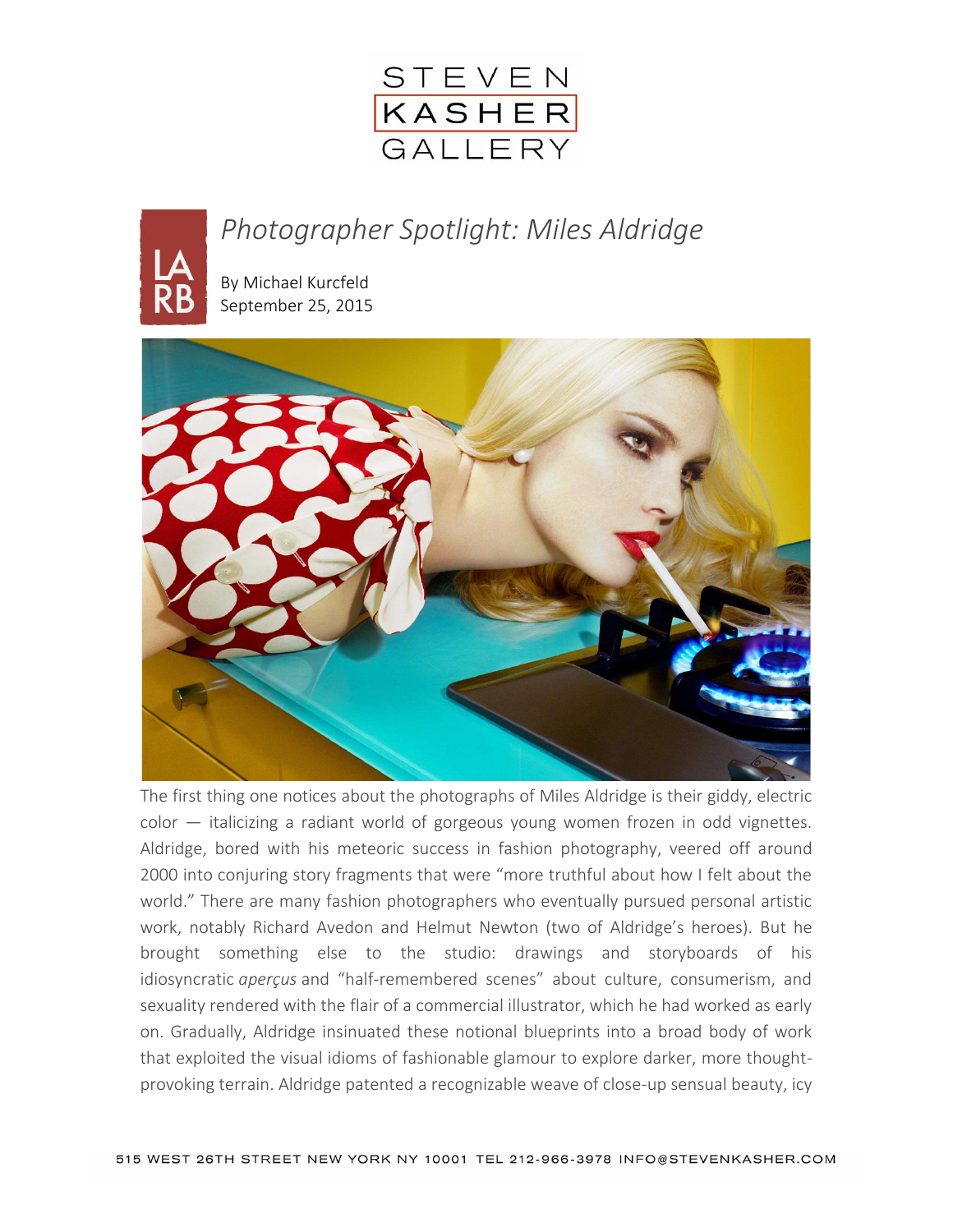

surfaces, hot hues, hedonism (food is a frequent subject), taut composition, and absurdist comedy with vaguely unnerving punch lines.



Aldridge's father, Alan, was a brilliant illustrator who created revered picture books like *The Beatles Illustrated Lyrics* and enjoyed a flamboyant pop-starlike celebrity in London's swinging '60s. He became a huge influence on Aldridge's career, not so much in person (after divorcing his mother, he migrated to Los Angeles on his own) as through his work and his prodigious library. "He became a kind of Wizard of Oz figure," says Aldridge, "who vanished but left behind a great art library — an amalgam of his vision, from Hieronymus Bosch to Superman. Plenty of

pop art but also highly complex hallucinatory imagery." Miles followed in the illustration path but finally decided it was too solitary for a young man on the make in cool Britannia. He teetered toward filmmaking  $-$  and even made a few music videos  $-$  but one day his then girlfriend, a model, got him to shoot stills of her with his dad's Nikon. These photos got the attention of the British edition of *Vogue*, and he was asked to come in. Six months later, he was shooting the cover of*W Magazine*.

Before venturing beyond the high-gloss job of "documenting dresses and selling lifestyles," Aldridge says that he felt "disloyal" toward his love of art and cinema. His autonomous work liberated him to be inspired by "the night interiors of Edward Hopper, the strange nudes of Paul Delvaux, the light of American musicals, the comic drama of Fellini, the pop songs of the jukebox, the blank expressions of silent cinema … and real life." The common thread: drama and artifice. Aldridge also mentions his love for Hitchcock and Lynch. By taking control of what was created in his studio, like a film director, he was able to subvert the rules of promoting haute couture. He messes with the idolatry of feminine beauty, swapping prescribed fantasy for his own  $-$  a blend of private encounter and borrowed detail. "I'm a voracious consumer of other people's work. I'm hungry for images. I love finding something, even if it's just a color in a piece of abstract art … finding connections between all the books I've read and all the films I've